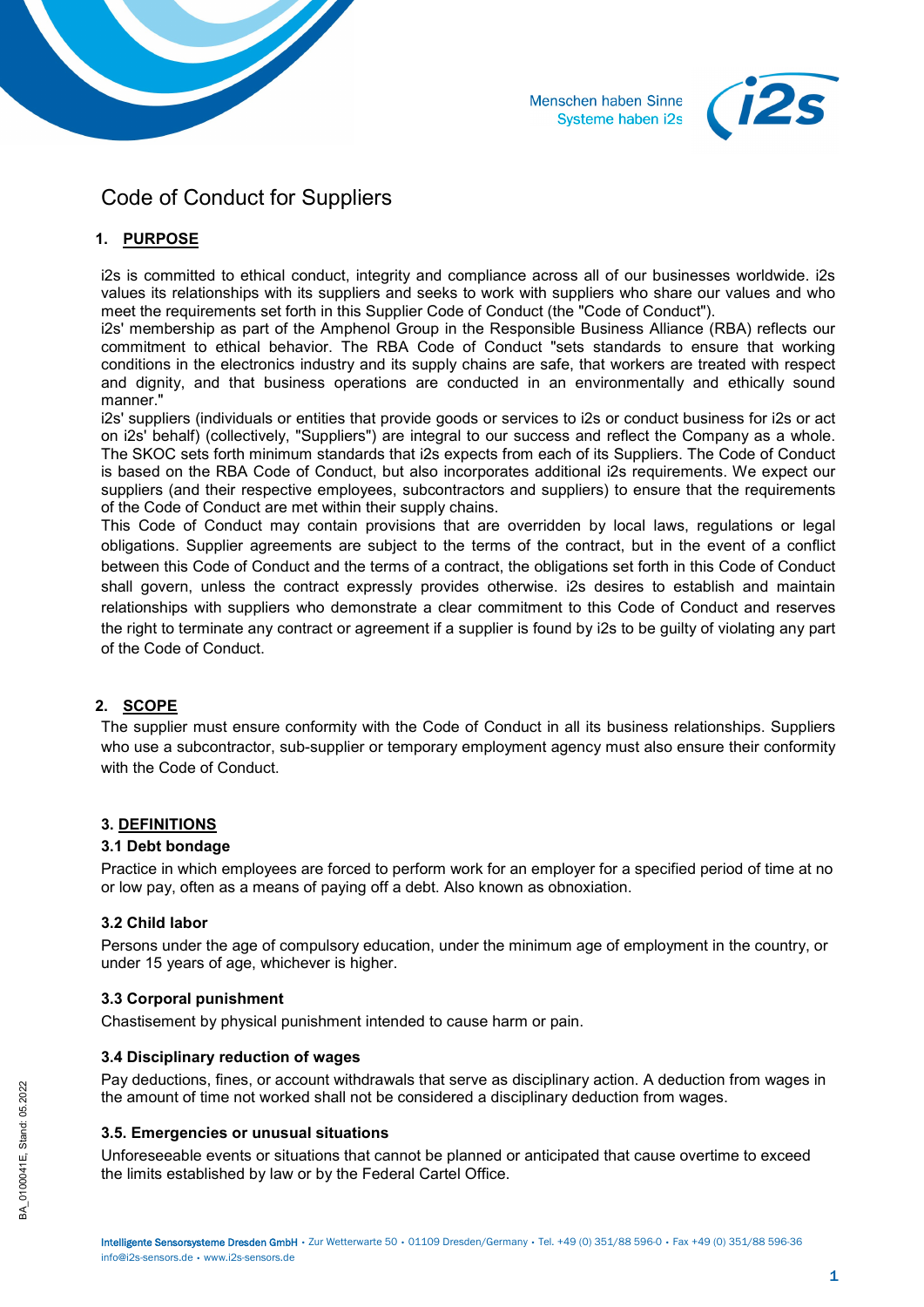



## **3.6 Forced labor**

Work or service that a person has not voluntarily offered to perform but that is performed under threat of retribution, punishment, or the promise of debt repayment.

## **3.7 Contract bondage**

An employee who is contracted to work for another person for a specified period of time, often without pay, but in exchange for housing, food, other necessities of life, and/or free passage to another country.

## **3.8 Prison work**

Forcing prisoners to work for profit-making enterprises, either directly or by contracting prison labor.

## **3.9 Human trafficking**

The act or practice of illegally transporting persons from one country or territory to another, typically for the purpose of forced labor or sexual exploitation.

#### **3.10. Whistleblower**

Any person who provides information about a person or business engaged in improper conduct or illegal activity.

## **3.11. Young workers**

Any person older than the legal age for employment but younger than 18 years old. In parlance, adolescents or teenagers.

# **4. EMPLOYEE**

i2s is committed to ensuring that all employees in its supply chain are treated fairly and with dignity and Be treated with respect.

# **4.1 Freely chosen employment**

Suppliers shall not use forced, bonded or indentured labor, involuntary or exploitative prison labor, slavery or human trafficking. This includes transporting, harboring, recruiting, relocating or receiving persons by threat, force, coercion, abduction, abduction or fraud for labor or services. There must be no unreasonable restrictions on the free movement of workers in the facility, and no unreasonable restrictions on entering or leaving the facilities provided by the company. As part of the hiring process, workers must be provided with a written employment contract in their native language that includes a description of the terms and conditions of employment, and no substitution or modification(s) shall be permitted in the employment contract unless such modification(s) are made to comply with local law and provide equal or better terms and conditions. All work must be voluntary and employees are free to leave their jobs or terminate their employment at any time. Employers and contractors may not hold or otherwise destroy, conceal, confiscate, or deny access to employees' personnel or immigration documents, such as governmentissued identification, passports, or work permits, unless such withholding is required by law. Employees shall not be required to pay employer or contractor recruitment fees or other related fees for their employment. If such fees are paid by employees, they shall be returned to the employee.

# **4.2 Young workers**

Suppliers shall not use child labor. The use of legitimate workplace learning programs that comply with all laws and regulations is encouraged. Workers under the age of 18 (young workers) shall not perform work that could jeopardize their health or safety, including night shifts and overtime. Suppliers must ensure proper management of student employees through proper maintenance of student records, strict due diligence of educational partners, and protection of student rights in accordance with applicable laws and regulations. Vendors must provide appropriate support and training to all student employees. In the absence of local laws, the rate of pay for student workers, interns, and apprentices must be at least the same rate of pay as other entry-level workers performing the same or similar duties.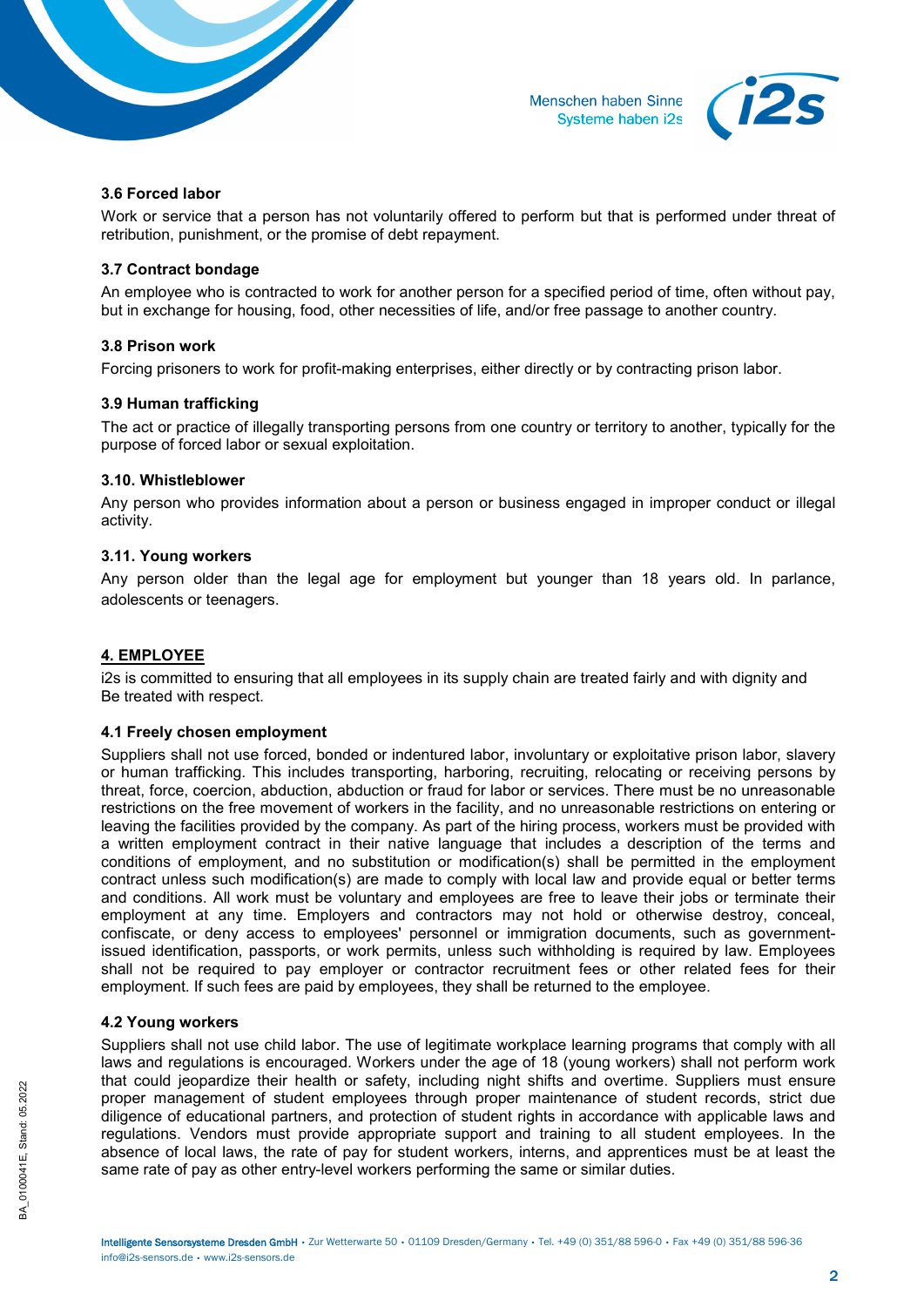



#### **4.3 Working hours**

Working hours may not exceed the maximum limits set by local law. In addition, employees shall be granted a minimum break and rest period determined by local law.

## **4.4 Wages and benefits**

Compensation paid to employees shall comply with all applicable wage laws, including those relating to minimum wages, overtime and legally mandated benefits. In accordance with local laws, employees shall be paid overtime at rates of compensation that are higher than normal hourly rates. Disciplinary reductions in pay are not permitted. For

each pay period, employees shall be provided with a timely and understandable pay stub that includes sufficient information to verify the appropriate compensation for the work performed. All use of temporary, dispatch and outsourced labor shall be within the limits of local law.

#### **4.5 Human treatment**

Suppliers shall not subject or threaten workers with inhumane treatment, including sexual harassment, sexual abuse, corporal punishment, mental or physical coercion, or verbal abuse; nor shall there be a threat of such treatment. Disciplinary policies and procedures in support of these requirements shall be clearly defined and communicated to employees.

#### **4.6 Non-discrimination**

Suppliers should commit to a workforce that is free from harassment and unlawful discrimination. Companies shall not discriminate on the basis of race, color, age, sex, sexual orientation, gender identity and expression, ethnic or national origin, disability, pregnancy, religion, political affiliation, union membership, covered veteran status, protected genetic information, or marital status in hiring and employment practices such as wages, promotions, rewards, and access to training. Reasonable accommodations for religious practices should be made for employees. In addition, employees or potential employees should not be subjected to medical tests or physical examinations that could be conducted in a discriminatory manner.

#### **4.7 Freedom of assembly**

In accordance with local law, suppliers shall respect the right of all workers to form and join unions of their choice, to bargain collectively and to participate in peaceful assembly, and the right of workers to refrain from such activities. Workers and/or their representatives shall be able to communicate openly with management about working conditions and management practices and to exchange ideas and concerns without fear of discrimination, retaliation, intimidation or harassment.

# **5. HEALTH AND SAFETY**

i2s recognizes that a safe and healthy work environment not only minimizes the incidence of work-related injuries and illnesses, but also improves the quality of products and services, consistency of production, employee retention and morale within the company. i2s also recognizes that ongoing employee input and education are essential to identifying and addressing workplace health and safety issues. Suppliers must comply with applicable health and safety regulations and continuously improve health and safety performance.

# **5.1 Occupational safety**

The potential for worker exposure to safety hazards (e.g., chemical, electrical, and other energy sources, fire, vehicles, and fall hazards) shall be identified, evaluated, and controlled through appropriate design, engineering, and administrative controls, preventive maintenance and safe work practices (including interlocking/shutdown), and ongoing safety training. If the hazards cannot be adequately controlled by these means, workers shall be provided with appropriate, well-maintained personal protective equipment and training on the risks to them associated with these hazards. Appropriate measures shall also be taken to remove pregnant women/ nursing mothers from high hazard working conditions, to eliminate or reduce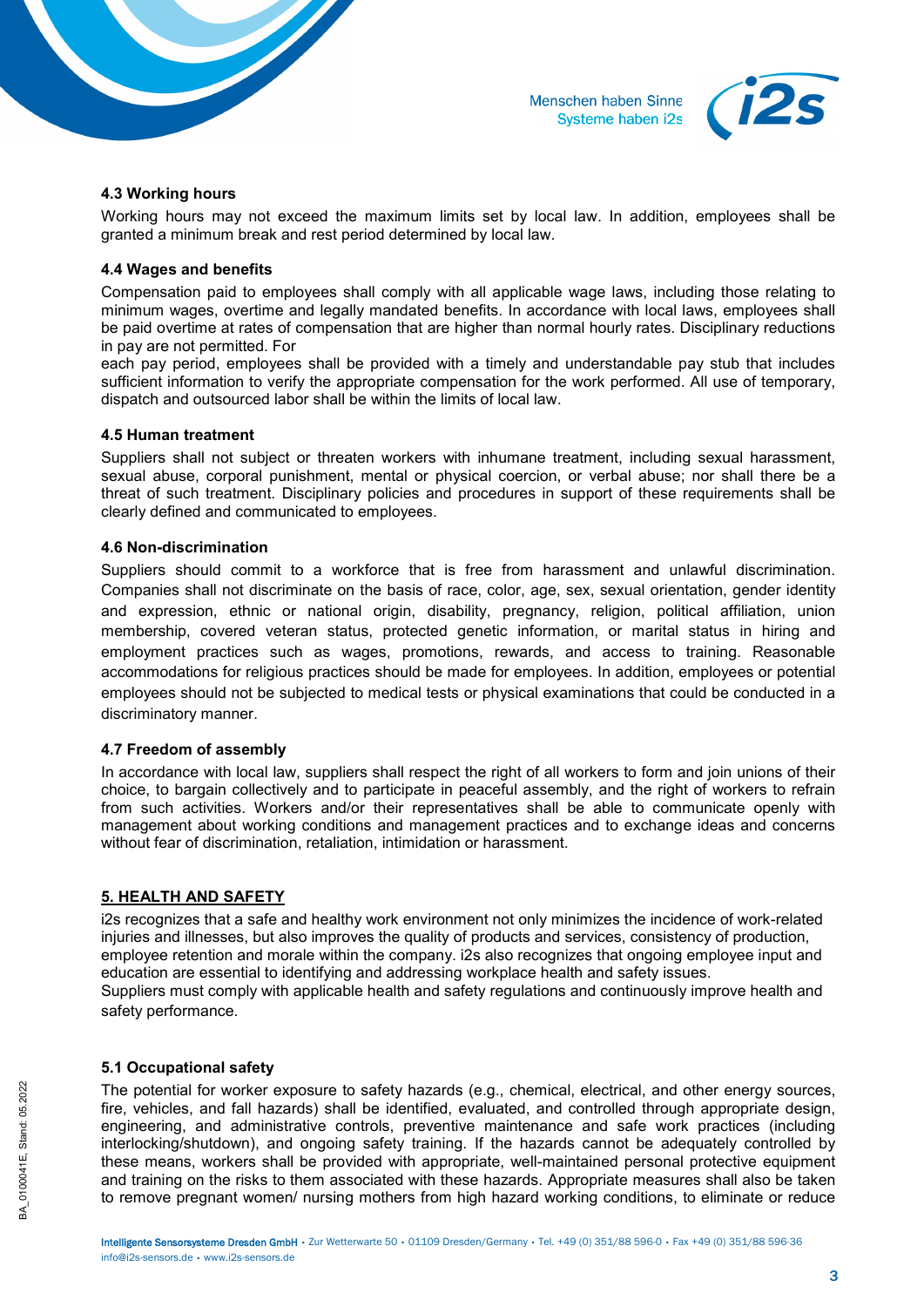

Menschen haben Sinne Systeme haben i2s



workplace health and safety hazards to pregnant women and nursing mothers, including those associated with their work tasks, and to provide reasonable accommodation for nursing mothers.

## **5.2 Emergency Preparedness**

Potential emergency situations and events shall be identified and evaluated and their impact minimized through the implementation of emergency plans and response procedures, including: emergency reporting, employee notification and evacuation procedures, employee training and drills, appropriate fire detection and suppression equipment, clear and unobstructed exits, and adequate escape routes and rescue plans. These plans and procedures must be designed to minimize damage to life, the environment, and property.

## **5.3 Occupational accidents and diseases**

Suppliers must implement procedures and systems to prevent, manage, track and report occupational accidents and illnesses, including provisions to encourage worker reporting, classify and record accident and illness cases, provide necessary medical treatment, investigate cases and implement corrective actions to eliminate their causes, and facilitate workers' return to work.

## **5.4 Industrial hygiene**

Suppliers shall identify, evaluate, and control exposure to chemical, biological, and physical agents in accordance with the hierarchy of controls. Potential hazards shall be eliminated or controlled by appropriate design, engineering, and administrative controls. When hazards cannot be adequately controlled by these means, workers shall be provided with and instructed on appropriate, well-maintained personal protective equipment. Protection programs shall include training on the risks associated with these hazards.

## **5.5 Physically demanding work**

Identify, evaluate, and control the employee's exposure to the hazards of physically demanding activities, including manual material handling and heavy or repetitive lifting, prolonged standing, and highly repetitive or forceful assembly work.

#### **5.6 Machine protection devices**

Production and other machinery shall be evaluated for safety hazards. Physical guards, interlocks and barriers shall be provided and properly maintained when machinery poses a risk of injury to workers.

# **5.7 Sanitation, Food and Housing**

Suppliers shall provide workers with easy access to clean toilet facilities, potable water and sanitary food preparation, storage and dining facilities. Work accommodations provided by the contractor or a labor intermediary shall be kept clean and safe and provided with adequate emergency egress, hot bath and shower water, adequate lighting, heat and ventilation, individually secured accommodations for storage of personal and valuable items, and adequate privacy and entry and exit privileges.

#### **5.8 Health and safety communication**

Suppliers shall provide workers with appropriate health and safety lnformation and training in the worker's language or in a language that workers can understand for all identified workplace hazards to which workers are exposed, including but not limited to mechanical, electrical, chemical, fire, and property hazards. Health and safety information shall be clearly posted in the facility or placed in an identifiable location accessible to workers. All workers shall receive training before starting work and periodically thereafter. Workers are encouraged to raise safety concerns.

# **6. ENVIRONMENTAL PROTECTION**

i2s recognizes that environmental responsibility is an essential part of producing leading-edge products. Production is intended to minimize adverse impacts on society, the environment and natural resources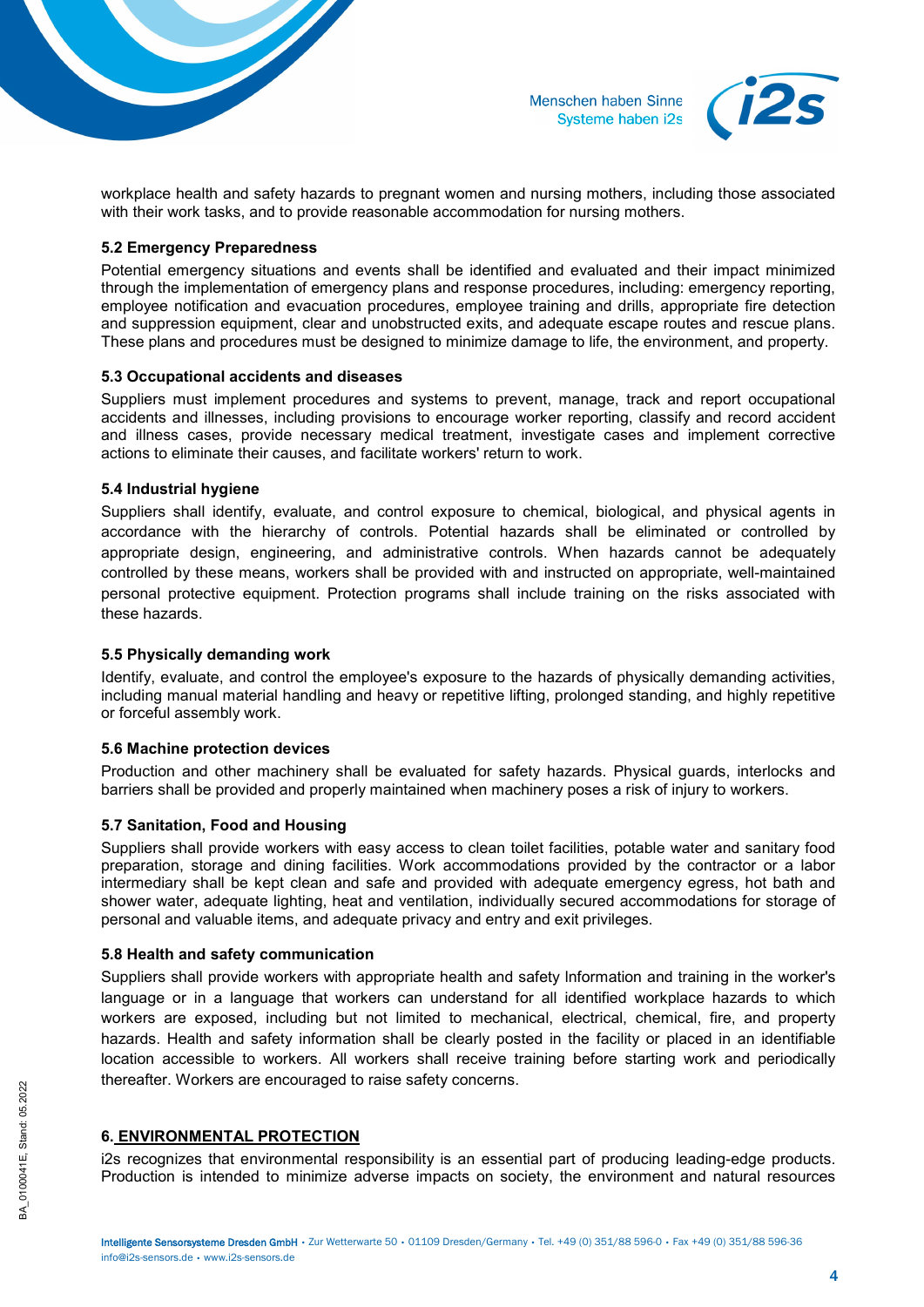

Menschen haben Sinne Systeme haben i2s



while protecting public health and safety. Suppliers are required to comply with applicable environmental regulations and continuously improve environmental performance.

# **6.1 Environmental Permitting and Reporting**

Obtain, maintain and keep current all required environmental permits, approvals, certifications and registrations and comply with their operational and reporting requirements.

## **6.2 Pollution prevention and resource reduction**

Resource use and waste generation of all types, including air, water, and energy, shall be reduced or eliminated at the source or through practices such as modification of production, maintenance, and equipment processes, material substitution, conservation, reuse, or recycling.

#### **6.3 Hazardous substances**

Chemicals and other materials that pose a hazard to people and the environment shall be identified, labeled, and controlled to ensure their safe handling, transport, storage, use, recycling, reuse, or disposal.

## **6.4 Solid waste**

Suppliers shall use a systematic approach to identify, manage, reduce, and responsibly dispose of or recycle hazardous and non-hazardous waste.

#### **6.5 Pollutant emissions**

Air emissions of volatile organic chemicals, aerosols, corrosives, particulates, ozone depleting chemicals, and combustion byproducts from operations shall be characterized, routinely monitored, controlled, and treated in accordance with pre-discharge permit conditions. Suppliers shall conduct periodic monitoring of the performance of their air emission control systems.

# **6.6 Product Conformity and Significant Limitations**

Suppliers are required to comply with all applicable laws, regulations and customer requirements regarding the prohibition or restriction of certain substances in products and production, including labeling for recycling and disposal.

#### **6.7 Water management**

Suppliers must take a systematic approach to responsibly manage water withdrawals and discharges in accordance with applicable regulations and permit conditions and promote water conservation.

# **6.8 Energy management**

Suppliers must take a systematic approach to responsibly manage energy consumption and improve energy efficiency to reduce greenhouse gas emissions.

# **7. ETHICS**

i2s expects its suppliers to commit to and adhere to the highest standards of ethical conduct in all of their business relationships.

# **7.1 Business integrity, prohibition of corruption and no money laundering**

Suppliers shall conduct their business with transparency and integrity. i2s expects that all suppliers will not tolerate corruption. Compliance with the United Nations (UN)1) and Organisation for Economic Co-operation and Development (OECD) conventions<sup>3</sup> on combating corruption and the relevant anti-corruption laws shall be ensured in their companies, in particular that their employees, subcontractors or agents do not offer, promise or grant any benefits to i2s employees and/or related third parties with the aim of obtaining a contract or other preferential treatment in business dealings. Suppliers shall comply with legal obligations to prevent money laundering and shall not engage in money laundering activities in any form.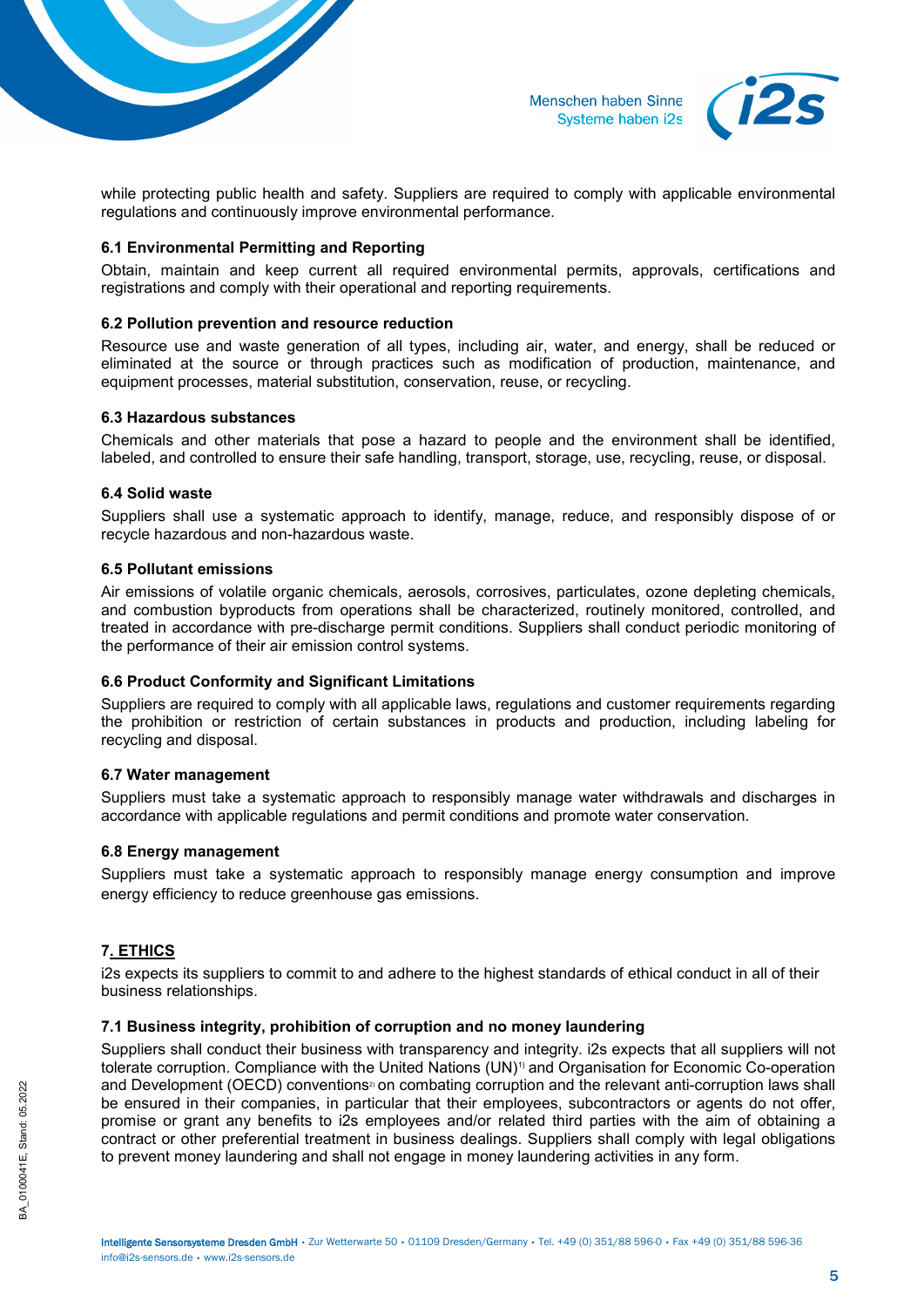



#### **7.2 No improper advantage**

Bribes or other means of obtaining an improper or undue advantage with i2s may not be promised, offered, approved, given or accepted. This prohibition applies to promising, offering, authorizing, giving or accepting assets, either directly or indirectly through a third party, to do or retain business, transfer business to any person or otherwise obtain an improper advantage. Monitoring and enforcement procedures are established to ensure compliance with anti-corruption laws.

## **7.3 Disclosure of information**

All business transactions should be conducted transparently and accurately reflected in the supplier's books and records. Information of the persons involved in the areas of labor, health and safety, environment, business activities, structure, financial position and performance shall be disclosed in accordance with applicable regulations and prevailing industry practices. Falsification of records or misrepresentation of supply chain conditions or practices is not acceptable.

## **7.4 Intellectual property**

Intellectual property rights shall be respected and the transfer of technology and know-how shall be carried out in a manner that protects intellectual property rights. Customer and supplier information shall be protected in the same way.

## **7.5 Fair Business Conduct, Advertising & Competition**

The principles of fair business conduct, fair advertising and fair competition shall be observed.

## **7.6 Protection of identity and retaliatory measures**

Programs that ensure confidentiality, anonymity and whistleblower protection of suppliers and employees should be maintained unless prohibited by law. Suppliers should have a communication process in place so that their personnel can raise concerns without fear of retaliation.

# **7.7 Prevention of conflicts of interest**

Suppliers shall ensure that all business decisions are made on the basis of factual criteria and not on the basis of private interests or relationships. Any direct or indirect close relationship between suppliers and i2s employees that may have an impact on the business relationship shall be disclosed to i2s.

#### **7.8 Responsible procurement of raw materials**

The procurement and use of raw materials, including conflict minerals, obtained illegally or through ethically reprehensible or unreasonable measures shall be avoided. The use of raw materials such as conflict minerals that are affected by embargoes or other import restrictions shall be excluded. Suppliers are therefore obliged to identify these raw materials in manufactured products in the supply chain and to disclose the origin to sources of supply of the raw materials they use.

Suppliers shall have a policy in place to reasonably ensure that the conflict minerals (tantalum, tin, tungsten and gold) in the products they manufacture do not directly or indirectly fund or benefit armed groups that commit serious human rights abuses in the Democratic Republic of Congo or an adjoining country. Suppliers are required to conduct due diligence on the origin and supply chain of these minerals and to provide their due diligence measures to the customer upon the customer's request. Suppliers are required to provide the most current version of their Conflict Minerals Reporting Template (CMRT) within 30 days of request.

#### **7.9 Data protection**

Suppliers are committed to protecting the reasonable privacy expectations of personal data of all individuals with whom they do business, including suppliers, customers, consumers and employees. Suppliers must comply with data privacy and information security laws and regulatory requirements when collecting, storing, processing, transferring and disclosing personal data.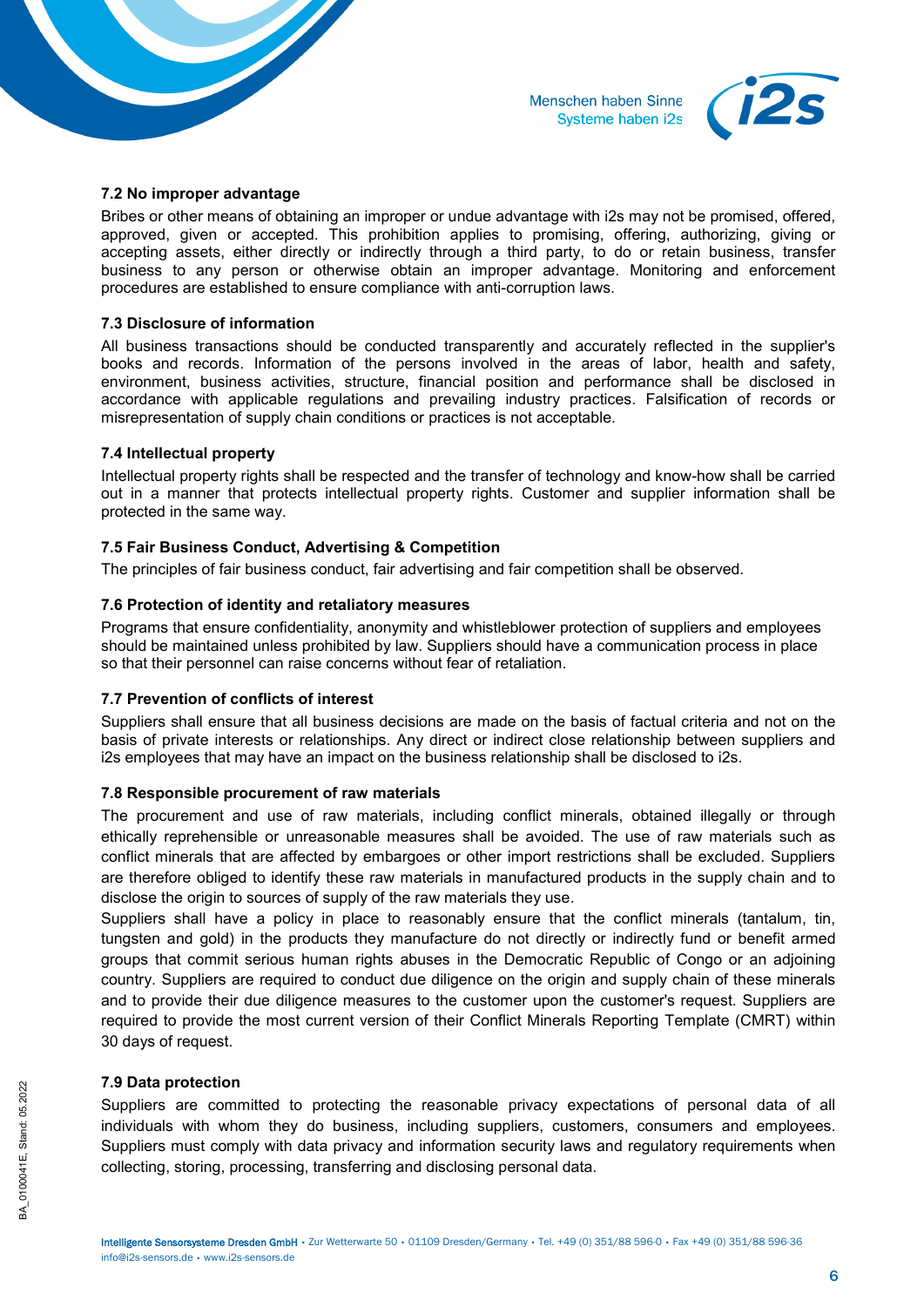



## **8. MANAGEMENT SYSTEMS**

Suppliers shall implement or establish a management system whose scope relates to the contents of this Code. The management system shall be designed to ensure the following:

(a) Compliance with applicable laws, regulations and customer requirements relating to the Supplier's activities and products;

(b) compliance with this Code of Conduct; and

(c) The identification and mitigation of operational risks associated with this Code of Conduct. It should also enable continuous improvement.

## **8.1. Corporate commitment**

A corporate social and environmental responsibility statement affirming the supplier's commitment to compliance and continuous improvement, endorsed by management and published in the local language at the site.

## **8.2 Management responsibility and accountability**

Suppliers shall clearly identify the senior management and company representative(s) responsible for implementing the management systems and related programs. Management shall periodically review the status of the management system.

#### **8.3 Legal and customer requirements**

A process to identify, monitor and understand about applicable laws, regulations and customer requirements, including the requirements of this Code of Conduct.

## **8.4 Risk assessment and risk management**

A process to identify legal compliance related to environmental, health and safety (EHS), labor and ethical risks associated with the supplier's operations. Determine the relative importance for each risk and implement appropriate procedural and physical controls to monitor identified risks and ensure compliance.

#### **8.5 Improvement targets**

Written performance targets, goals, and implementation plans to improve the supplier's social and environmental performance, including regular evaluation of the supplier's performance toward achieving these targets.

# **8.6. Training**

Programs to train managers and employees to implement supplier policies, procedures, and improvement objectives and to comply with applicable legal and regulatory requirements.

#### **8.7 Communication**

A process for communicating clear and accurate information about supplier policies, practices, expectations, and performance to employees, suppliers, and customers.

#### **8.8 Employee feedback, participation & complaints**

Ongoing processes, including an effective grievance mechanism, to assess and receive feedback on employee understanding of the practices and conditions covered by this Code of Conduct and to promote continuous improvement.

#### **8.9 Audits and assessments**

Regular self-assessments to ensure compliance with legal and regulatory requirements, the content of the Code of Conduct, and customers' contractual requirements related to social and environmental responsibility.

# **8.10. Corrective actions**

A process for the timely correction of deficiencies identified through internal or external assessments, inspections, investigations, and audits.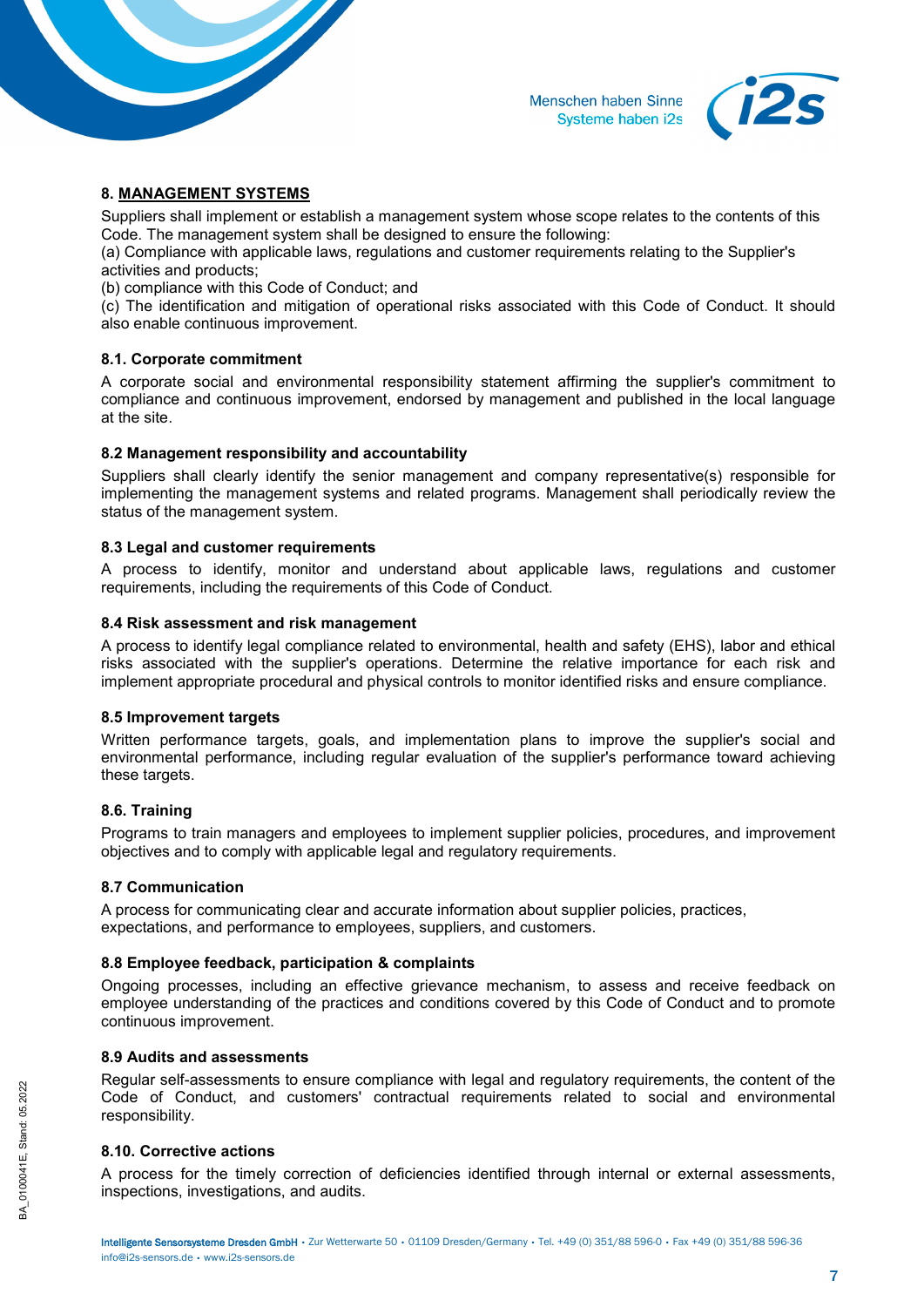



#### **8.11. Documentation and records**

Create and maintain documents and records to ensure compliance and conformance with company requirements and appropriate confidentiality to protect privacy.

## **8.12. Responsibility of the supplier**

A process for communicating Code of Conduct requirements to suppliers and monitoring supplier compliance with the Code of Conduct.

## **9. COMPLIANCE REVIEW**

Suppliers and their employees, agents and subcontractors are expected to comply with this Code of Conduct when doing business with or on behalf of i2s. Suppliers must notify their i2s contact (or a member of i2s management) within 3 business days if a situation develops that causes the supplier to act in violation of this Code of Conduct. While i2s suppliers are expected to self-monitor and demonstrate compliance with this Code of Conduct, i2s may audit suppliers or inspect supplier facilities to verify compliance. Compliance with this Code of Conduct and participation in training on this Code of Conduct as provided by i2s is expected in addition to any other obligations under any agreement a supplier may have with i2s.

## **10. REPORTING MECHANISM**

If a supplier wishes to report questionable conduct or a possible violation of this Supplier Code of Conduct, they should contact i2s through the following channels in resolving this issue:

- Tel: +49 (351) 88596-0
- Email: [codeofconduct@i2s-sensors.de](mailto:codeofconduct@i2s-sensors.de)
- Address: Intelligente Sensorsysteme Dresden GmbH Zur Wetterwarte 50 01109 Dresden Germany

i2s will maintain confidentiality to the fullest extent possible and will not tolerate retaliation or retaliation against anyone who in good faith has sought advice or reported questionable conduct or a possible violation of this Code of Conduct

Dresden, May 2022

The Management **Intelligente Sensorsysteme Dresden GmbH**